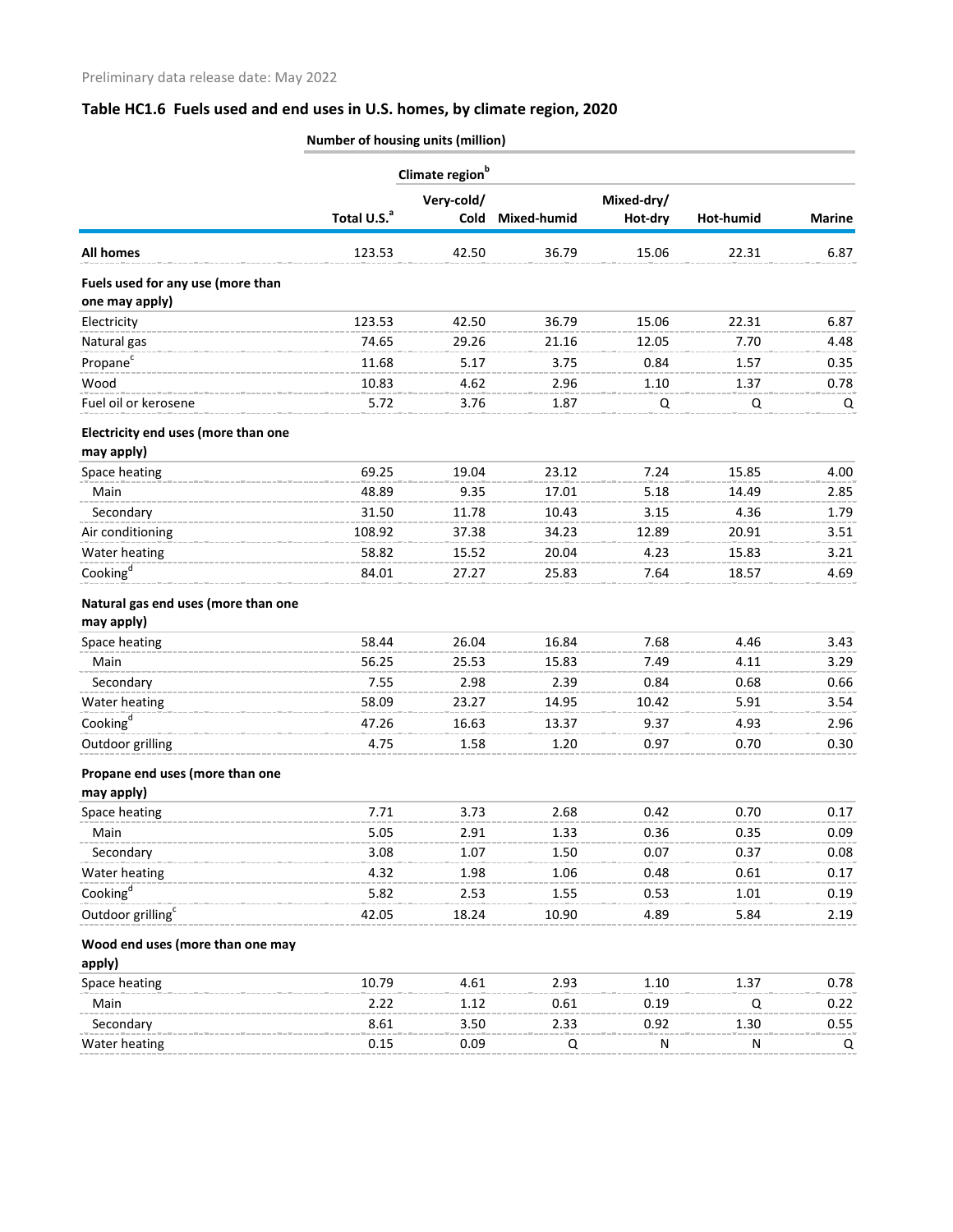## **Table HC1.6 Fuels used and end uses in U.S. homes, by climate region, 2020**

|                                                            |                         | Climate region <sup>b</sup> |                  |                       |                  |               |
|------------------------------------------------------------|-------------------------|-----------------------------|------------------|-----------------------|------------------|---------------|
|                                                            | Total U.S. <sup>a</sup> | Very-cold/                  | Cold Mixed-humid | Mixed-dry/<br>Hot-dry | <b>Hot-humid</b> | <b>Marine</b> |
| <b>All homes</b>                                           | 123.53                  | 42.50                       | 36.79            | 15.06                 | 22.31            | 6.87          |
| Fuel oil or kerosene end uses (more<br>than one may apply) |                         |                             |                  |                       |                  |               |
| Space heating                                              | 5.41                    | 3.61                        | 1.75             |                       | N                |               |
| Main                                                       | 4.96                    | 3.36                        | 1.56             |                       | N                | O             |
| Secondary                                                  | 0.47                    | 0.27                        | 0.19             | N                     | N                | O             |
| Water heating                                              | 2.70                    | 1.79                        | 0.87             |                       |                  |               |

**Number of housing units (million)**

Source: U.S. Energy Information Administration, Office of Energy Demand and Integrated Statistics, Form EIA-457A of the *2020 Residential Energy Consumption Survey*

Notes: Because of rounding, data may not sum to totals. See RECS Terminology for the definitions of terms used in these tables.

<sup>a</sup> Total U.S. includes all primary occupied housing units in the 50 states and the District of Columbia. Vacant housing units, seasonal units, second homes, military houses, and group quarters are excluded.

<sup>b</sup> The Building America program, sponsored by the U.S. Department of Energy's Office of Energy Efficiency and Renewable Energy (EERE), created these climate regions. We combined climate regions for this publication. The Subarctic region is included with data for Very-cold and Cold.

<sup>c</sup> Households that use propane only for outdoor grilling are excluded from the RECS estimate of households using propane.

<sup>d</sup> Cooking includes fuels used by major cooking equipment (ovens, cooktops, and ranges).

Q = Data withheld because either the relative standard error (RSE) was greater than 50% or fewer than 10 households were in the reporting sample. N = No households in reporting sample.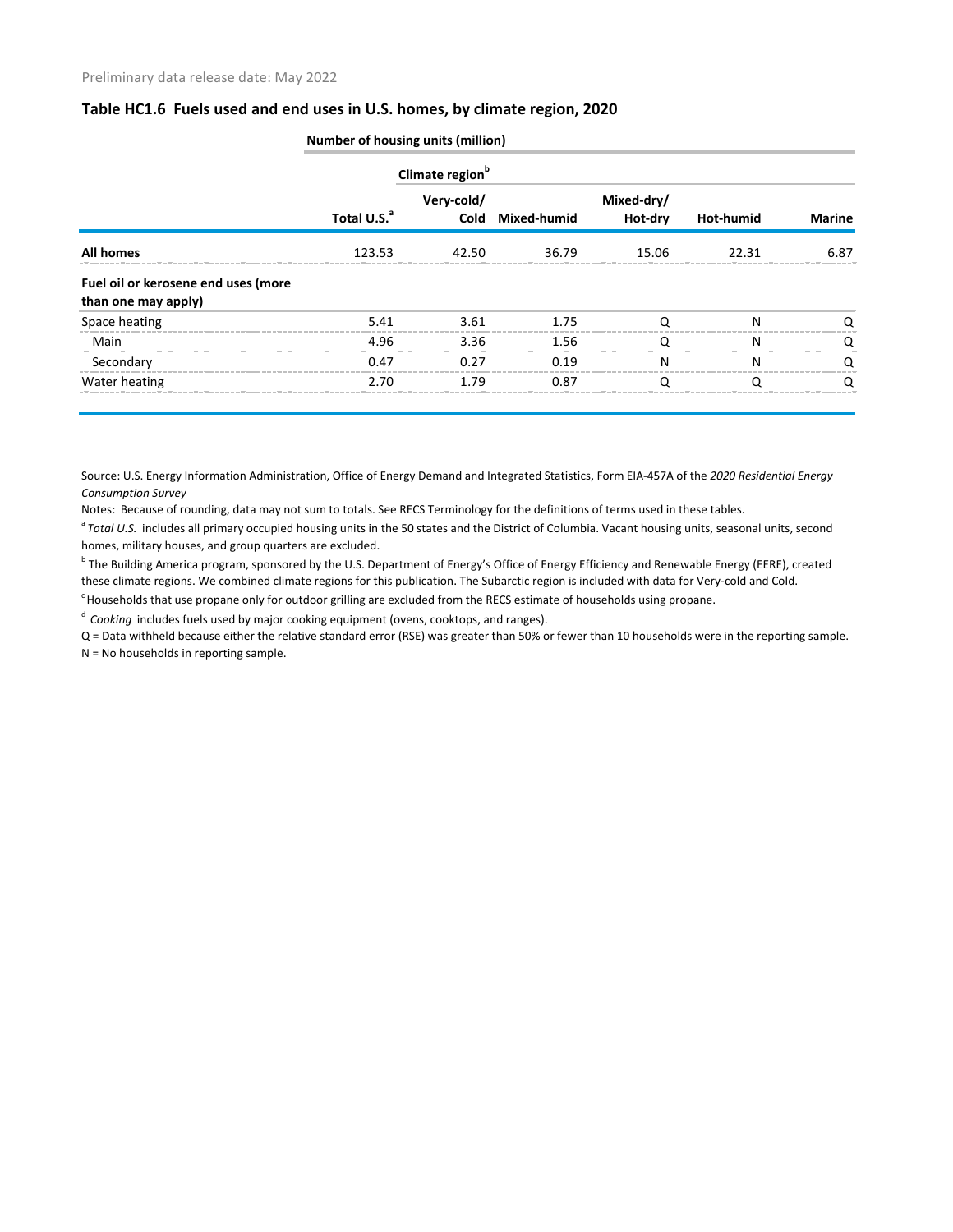## **Relative standard errors (RSEs) for Table HC1.6 Fuels used and end uses in U.S. homes, by climate region, 2020**

**RSEs for number of housing units**

|                                                     |                         | Climate region <sup>b</sup> |             |            |           |               |
|-----------------------------------------------------|-------------------------|-----------------------------|-------------|------------|-----------|---------------|
|                                                     |                         | Very-cold/                  |             | Mixed-dry/ |           |               |
|                                                     | Total U.S. <sup>a</sup> | Cold                        | Mixed-humid | Hot-dry    | Hot-humid | <b>Marine</b> |
| <b>All homes</b>                                    | 0.00                    | 0.54                        | 0.77        | 1.23       | 0.69      | 2.39          |
| Fuels used for any use (more than<br>one may apply) |                         |                             |             |            |           |               |
| Electricity                                         | 0.00                    | 0.54                        | 0.77        | 1.23       | 0.69      | 2.39          |
| Natural gas                                         | 0.59                    | 0.97                        | 1.41        | 1.60       | 2.87      | 3.82          |
| Propane <sup>c</sup>                                | 2.44                    | 3.71                        | 4.44        | 11.35      | 6.89      | 15.11         |
| Wood                                                | 2.30                    | 3.52                        | 3.66        | 8.41       | 8.66      | 8.78          |
| Fuel oil or kerosene                                | 3.06                    | 2.81                        | 7.30        | 101.21     | 81.12     | 34.84         |
| Electricity end uses (more than one<br>may apply)   |                         |                             |             |            |           |               |
| Space heating                                       | 0.77                    | 1.45                        | 1.19        | 2.71       | 1.87      | 3.88          |
| Main                                                | 0.95                    | 2.71                        | 1.35        | 4.24       | 1.79      | 4.14          |
| Secondary                                           | 1.35                    | 2.15                        | 2.27        | 4.74       | 4.77      | 7.53          |
| Air conditioning                                    | 0.36                    | 0.82                        | 0.92        | 1.60       | 0.82      | 4.32          |
| Water heating                                       | 0.84                    | 1.98                        | 1.37        | 4.71       | 1.39      | 3.36          |
| Cooking <sup>d</sup>                                | 0.50                    | 1.10                        | 1.15        | 2.65       | 1.15      | 2.98          |
| Natural gas end uses (more than one<br>may apply)   |                         |                             |             |            |           |               |
| Space heating                                       | 0.90                    | 1.31                        | 1.71        | 2.81       | 4.24      | 4.24          |
| Main                                                | 0.97                    | 1.38                        | 1.79        | 2.90       | 4.47      | 4.54          |
| Secondary                                           | 2.92                    | 4.28                        | 4.77        | 13.09      | 11.35     | 8.44          |
| Water heating                                       | 0.84                    | 1.34                        | 1.95        | 2.01       | 3.21      | 4.33          |
| Cooking <sup>d</sup>                                | 0.92                    | 1.63                        | 1.83        | 2.37       | 3.73      | 5.25          |
| Outdoor grilling                                    | 3.72                    | 5.59                        | 7.28        | 9.53       | 10.58     | 17.00         |
| Propane end uses (more than one                     |                         |                             |             |            |           |               |
| may apply)<br>Space heating                         | 3.15                    | 4.25                        | 5.16        | 15.64      | 10.10     | 22.47         |
| Main                                                | 4.01                    | 4.90                        | 7.75        | 16.89      | 15.70     | 28.45         |
| Secondary                                           | 5.30                    | 8.38                        | 6.53        | 31.86      | 12.10     | 31.89         |
| Water heating                                       | 4.47                    | 5.82                        | 7.91        | 13.53      | 9.98      | 19.62         |
| Cooking <sup>d</sup>                                | 3.40                    | 4.67                        | 7.94        | 15.99      | 9.27      | 20.52         |
| Outdoor grilling <sup>c</sup>                       | 1.09                    | 1.45                        | 1.97        | 3.13       | 3.56      | 6.32          |
|                                                     |                         |                             |             |            |           |               |
| Wood end uses (more than one may<br>apply)          |                         |                             |             |            |           |               |
| Space heating                                       | 2.31                    | 3.52                        | 3.71        | 8.41       | 8.66      | 8.78          |
| Main                                                | 5.19                    | 8.39                        | 9.69        | 22.04      | 32.43     | 16.57         |
| Secondary                                           | 2.73                    | 3.64                        | 4.75        | 9.13       | 9.49      | 11.30         |
| Water heating                                       | 21.41                   | 26.03                       | 40.50       | 0.00       | 0.00      | 100.19        |